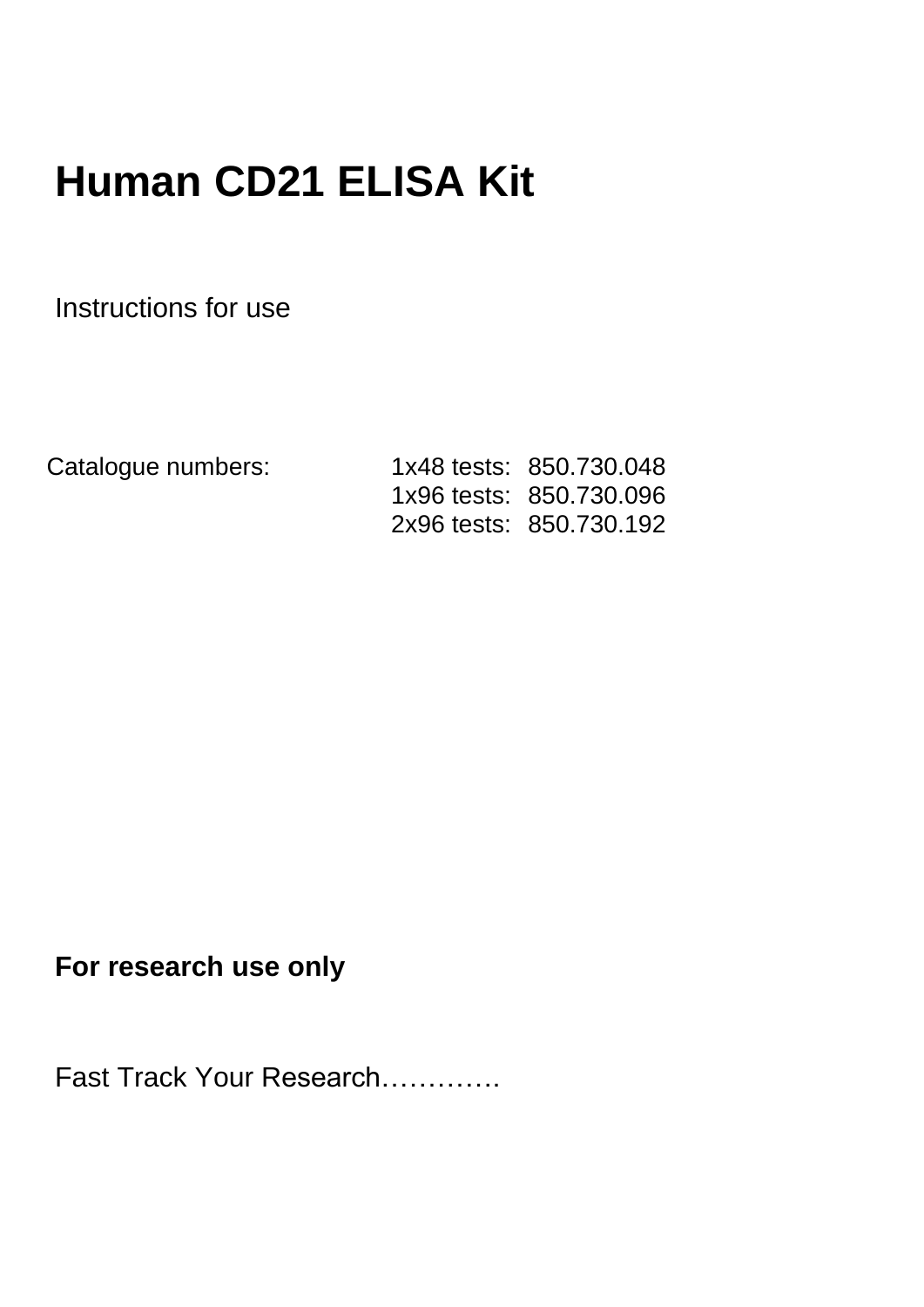### **Table of Contents**

| 1.    |  |
|-------|--|
| 2.    |  |
| 2.1.  |  |
| 3.    |  |
| 4.    |  |
| 5.    |  |
| 6.    |  |
| 7.    |  |
| 8.    |  |
| 8.1.  |  |
| 8.2.  |  |
| 8.3.  |  |
| 8.4.  |  |
| 8.5.  |  |
| 8.6.  |  |
| 8.7.  |  |
| 9.    |  |
| 10.   |  |
| 11.   |  |
| 12.   |  |
| 12.1. |  |
|       |  |
|       |  |
| 13.   |  |
|       |  |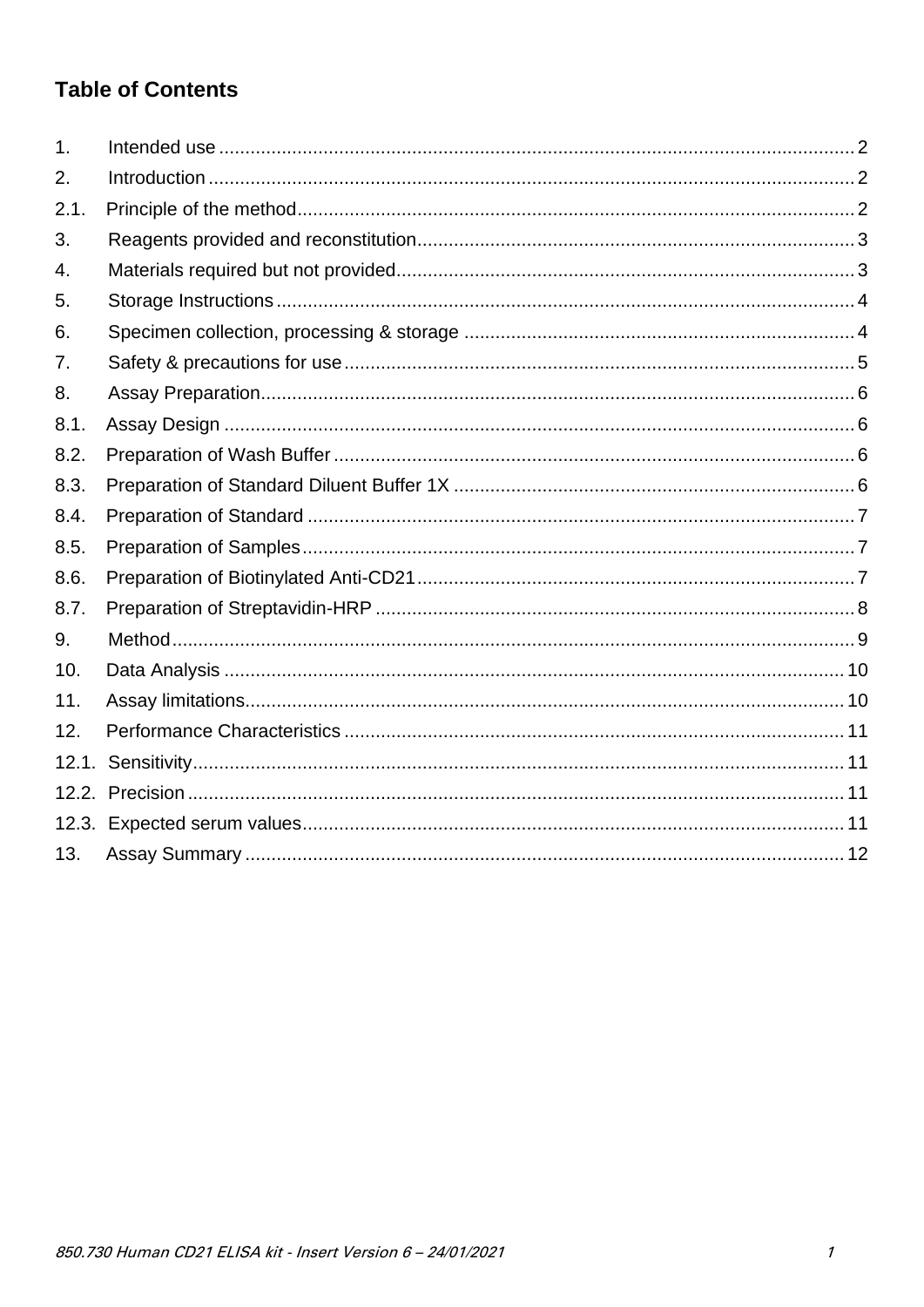## **Human CD21 ELISA KIT**

#### <span id="page-2-0"></span>**1. Intended use**

The Diaclone Human CD21 ELISA kit is a solid phase sandwich ELISA for the *in-vitro* qualitative and quantitative determination of CD21 in supernatants, buffered solutions or serum and plasma samples. This assay will recognise both natural and recombinant human CD21.

#### **This kit has been configured for research use only. Not suitable for use in therapeutic procedures.**

#### <span id="page-2-1"></span>**2. Introduction**

#### <span id="page-2-2"></span>**2.1. Principle of the method**

A capture Antibody highly specific for CD21 has been coated to the wells of the microtiter strip plate provided during manufacture. Binding of CD21 samples and known standards to the capture antibodies and subsequent binding of the Biotinylated anti-CD21 secondary antibody to the analyte is completed during the same incubation period. Any excess unbound analyte and secondary antibody is removed.

The HRP conjugate solution is then added to every well including the zero wells, following incubation excess conjugate is removed by careful washing.

A chromogen substrate is added to the wells resulting in the progressive development of a blue coloured complex with the conjugate. The colour development is then stopped by the addition of acid turning the resultant final product yellow. The intensity of the produced coloured complex is directly proportional to the concentration of CD21 present in the samples and standards.

The absorbance of the colour complex is then measured and the generated OD values for each standard are plotted against expected concentration forming a standard curve. This standard curve can then be used to accurately determine the concentration of CD21 in any sample tested.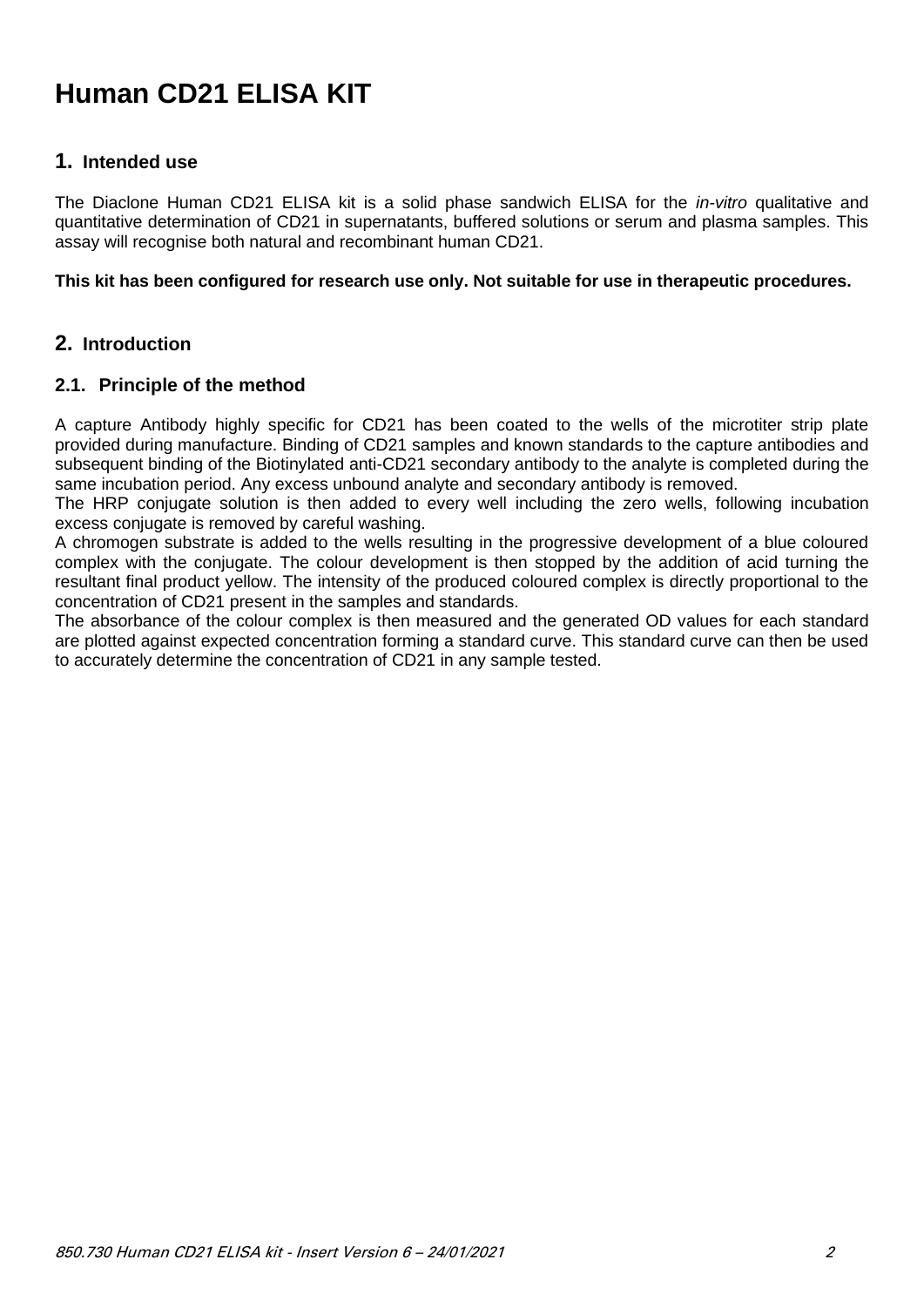#### <span id="page-3-0"></span>**3. Reagents provided and reconstitution**

| <b>Reagents</b><br>$(Store@2-8°C)$             | Quantity<br>1x48-well kit<br>Cat no. 850.730.048 | Quantity<br>1x96-well kit<br>Cat no. 850.730.096 | Quantity<br>2x96-well kit<br>Cat no. 850.730.192 | <b>Reconstitution</b>                                                                       |
|------------------------------------------------|--------------------------------------------------|--------------------------------------------------|--------------------------------------------------|---------------------------------------------------------------------------------------------|
| Anti-CD21<br><b>Coated Plate</b>               | 1/2                                              |                                                  | $\overline{2}$                                   | Ready to use<br>(96-well strip pre-coated plate)                                            |
| Plastic plate<br>covers                        | $\overline{2}$                                   | $\overline{2}$                                   | 4                                                | n/a                                                                                         |
| CD21 Standard:<br>100 U/ml                     | 1                                                | $\overline{2}$                                   | 4                                                | Reconstitute as directed on the vial<br>(see Assay preparation, section 8)                  |
| <b>Standard Diluent</b>                        | 1(15ml)                                          | 1(15ml)<br>1(25ml)                               |                                                  | 10x concentrate, dilute in distilled water<br>(see Assay preparation, section 8)            |
| Biotinylated<br>Anti-CD21                      | 1(0.4ml)                                         | 1(0.4ml)                                         | 2(0.4ml)                                         | Dilute in Biotinylated Antibody Diluent<br>(see Assay preparation, section 8)               |
| Biotinylated<br>Antibody Diluent               | 1(7ml)                                           | 1(7ml)                                           | 1(13ml)                                          | Ready to use                                                                                |
| Streptavidin-HRP                               | 1 $(5µ)$                                         | $2(5\mu l)$                                      | 4(5µ)                                            | Add 0.5ml of Streptavidin-HRP Diluent<br>prior to use<br>(see Assay preparation, section 8) |
| Streptavidin-HRP<br><b>Diluent</b>             | 1 $(12ml)$                                       | 1(12ml)                                          | 1(23ml)                                          | Ready to use                                                                                |
| Wash Buffer                                    | 1(10ml)                                          | 1(10ml)                                          | 2(10ml)                                          | 200x concentrate dilute in distilled water<br>(see Assay preparation, section 8)            |
| <b>TMB Substrate</b>                           | 1(11ml)                                          | 1(11ml)                                          | 1(24ml)                                          | Ready to use                                                                                |
| H <sub>2</sub> SO <sub>4</sub><br>Stop Reagent | 1(11ml)                                          | 1(11ml)                                          | 2(11ml)                                          | Ready to use                                                                                |

#### <span id="page-3-1"></span>**4. Materials required but not provided**

- Microtiter plate reader fitted with appropriate filters (450 nm required with optional 620 nm reference filter)
- Microtiter plate washer or wash bottle
- 10, 50, 100, 200 and 1,000µl adjustable single channel micropipettes with disposable tips
- 50-300µl multi-channel micropipette with disposable tips
- Multichannel micropipette reagent reservoirs
- Distilled water
- Vortex mixer
- Miscellaneous laboratory plastic and/or glass, if possible sterile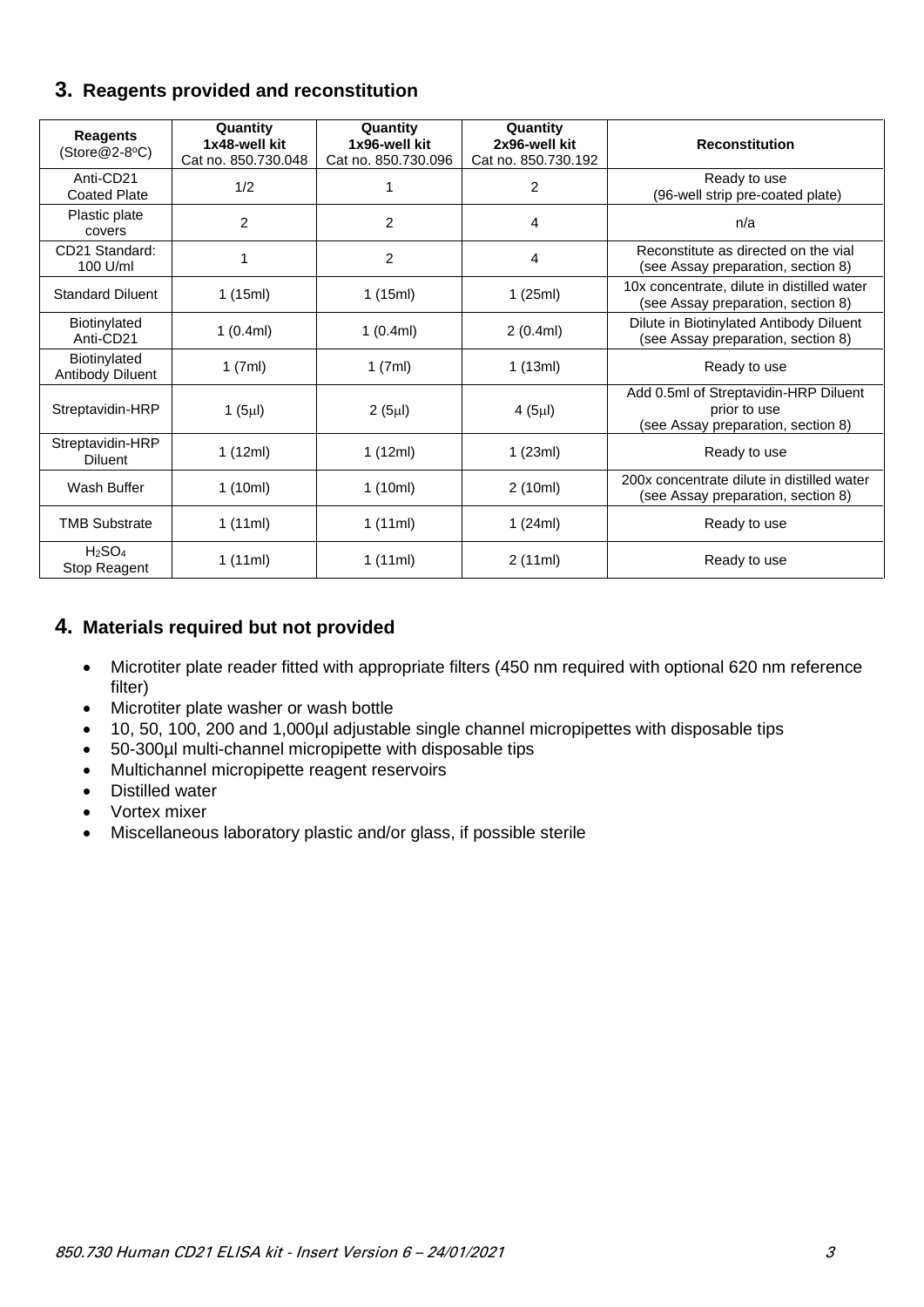#### <span id="page-4-0"></span>**5. Storage Instructions**

Store kit reagents between 2 and 8°C. Immediately after use remaining reagents should be returned to cold storage (2-8°C). Expiry of the kit and reagents is stated on box front labels. The expiry of the kit components can only be guaranteed if the components are stored properly, and if, in case of repeated use of one component, the reagent is not contaminated by the first handling.

**Wash Buffer 1X:** Once prepared, store at 2-8°C for up to 1 week.

**Standard Diluent Buffer 1X:** Once prepared, store at 2-8°C for up to 1 week.

**Reconstituted Standard/:** Once prepared use immediately and do not store.

**Diluted Biotinylated Anti-CD21:** Once prepared use immediately and do not store.

**Diluted Streptavidin-HRP:** Once prepared use immediately and do not store.

#### <span id="page-4-1"></span>**6. Specimen collection, processing & storage**

Cell culture supernatants, human serum, plasma or other biological samples will be suitable for use in the assay. Remove serum from the clot or red cells, respectively, as soon as possible after clotting and separation.

**Cell culture supernatants:** Remove particulates and aggregates by spinning at approximately 1000 x g for 10 min.

**Serum:** Use pyrogen/endotoxin free collecting tubes. Serum should be removed rapidly and carefully from the red cells after clotting. Following clotting, centrifuge at approximately 1000 x g for 10 min and remove serum.

**Plasma:** EDTA, citrate and heparin plasma can be assayed. Spin samples at 1000 x g for 30 min to remove particulates. Harvest plasma.

**Storage:** If not analysed shortly after collection, samples should be aliquoted (250-500μl) to avoid repeated freeze-thaw cycles and stored frozen at –70°C. Avoid multiple freeze-thaw cycles of frozen specimens.

**Recommendation:** Do not thaw by heating at 37°C or 56°C. Thaw at room temperature and make sure that sample is completely thawed and homogeneous before use. When possible avoid use of badly haemolysed or lipemic sera. If large amounts of particles are present these should be removed prior to use by centrifugation or filtration.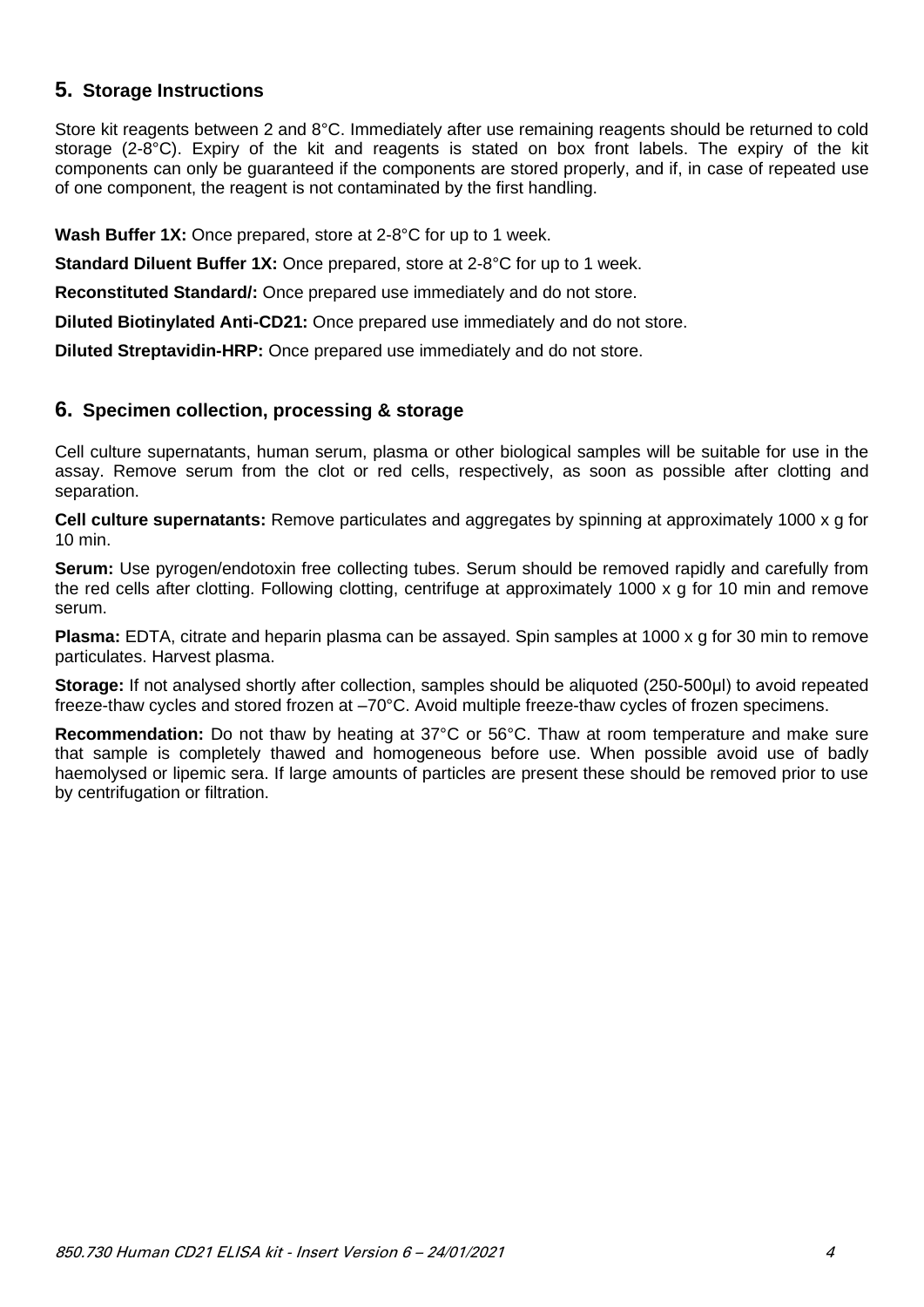#### <span id="page-5-0"></span>**7. Safety & precautions for use**

- Handling of reagents, serum or plasma specimens should be in accordance with local safety procedures, e.g. CDC/NIH Health manual : "Biosafety in Microbiological and Biomedical Laboratories" 1984.
- Laboratory gloves should be worn at all times.
- Avoid any skin contact with  $H_2SO_4$  and TMB. In case of contact, wash thoroughly with water.
- Do not eat, drink, smoke or apply cosmetics where kit reagents are used.
- Do not pipette by mouth.
- When not in use, kit components should be stored refrigerated as indicated on vials or bottles labels.
- All reagents should be warmed to room temperature before use. Lyophilized standards should be discarded after use.
- Once the desired number of strips has been removed, immediately reseal the bag to protect the remaining strips from deterioration.
- Cover or cap all reagents when not in use.
- Do not mix or interchange reagents between different lots.
- Do not use reagents beyond the expiration date of the kit.
- Use a clean disposable plastic pipette tip for each reagent, standard, or specimen addition in order to avoid cross contamination, for the dispensing of  $H_2SO_4$  and TMB Substrate solutions, avoid pipettes with metal parts.
- Use a clean plastic container to prepare the washing solution.
- Thoroughly mix the reagents and samples before use by agitation or swirling.
- All residual washing liquid must be drained from the wells by efficient aspiration or by decantation followed by tapping the plate forcefully on absorbent paper. Never insert absorbent paper directly into the wells.
- The TMB Substrate solution is light sensitive. Avoid prolonged exposure to light. Also, avoid contact of the TMB Substrate solution with metal to prevent colour development. Warning TMB Substrate is toxic avoid direct contact with hands. Dispose off properly.
- If a dark blue colour develops within a few minutes after preparation, this indicates that the TMB solution has been contaminated and must be discarded. Read absorbances within 1 hour after completion of the assay.
- When pipetting reagents, maintain a consistent order of addition from well-to-well. This will ensure equal incubation times for all wells.
- Follow incubation times described in the assay procedure.
- Dispense the TMB Substrate within 15 min of the washing of the microtiter plate.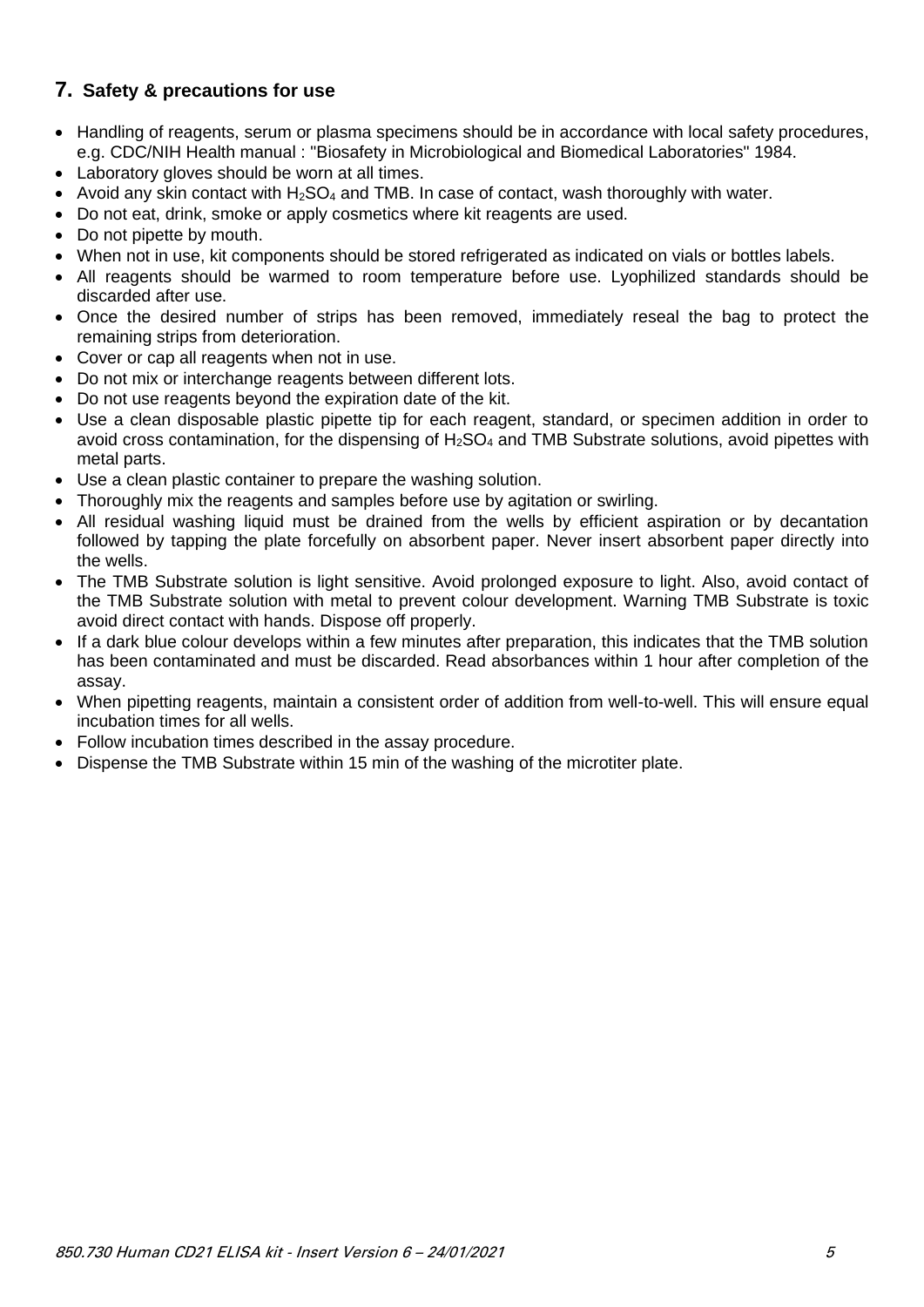#### <span id="page-6-0"></span>**8. Assay Preparation**

#### **Bring all reagents to room temperature before use**

#### <span id="page-6-1"></span>**8.1. Assay Design**

Determine the number of microwell strips required to test the desired number of samples plus appropriate number of wells needed for running zeros and standards. Each sample, standard, zero should be tested **in duplicate**. Remove sufficient microwell strips for testing from the pouch immediately prior to use. Return any wells not required for this assay with desiccant to the pouch. Seal tightly and return to 2-8°C storage.

Standards | Standards | Standards | Standards | Sample Wells 1 | 2 | 3 | 4 | 5 | 6 | 7 | 8 | 9 | 10 | 11 | 12 A 100 100 B 50 50  $C$  25 25  $D$  | 12.5 | 12.5  $E$  6.25 6.25  $F$  3.12 3.12 G zero zero H

**Example plate layout** (example shown for a 6 point standard curve)

*All remaining empty wells can be used to test samples in duplicate*

#### <span id="page-6-2"></span>**8.2. Preparation of Wash Buffer**

If crystals have formed in the concentrate Wash Buffer, warm it gently until complete dissolution.

Dilute the (200X) concentrate Wash Buffer 200 fold with distilled water to give a 1X working solution. Pour entire contents (10 ml) of the concentrate Wash Buffer into a clean 2,000 ml graduated cylinder. Bring final volume to 2,000 ml with glass-distilled or deionized water. Mix gently to avoid foaming. Transfer to a clean wash bottle and store at 2˚-25˚C.

#### <span id="page-6-3"></span>**8.3. Preparation of Standard Diluent Buffer 1X**

If crystals have formed in the concentrate Standard Diluent, warm it gently until complete dissolution.

Dilute the (10X) concentrate Standard Diluent 10 fold with distilled water to give a 1X working solution. Pour entire contents of the concentrate Standard Diluent into a clean appropriate graduated cylinder. Bring to final volume with glass-distilled or deionized water. Transfer to a clean wash bottle and store at 2˚- 25˚C. Please see example volumes below:

| <b>Standard Diluent</b> | Distilled water |
|-------------------------|-----------------|
| concentrate (ml)        | (ml)            |
| 15                      | 135             |
|                         |                 |
|                         |                 |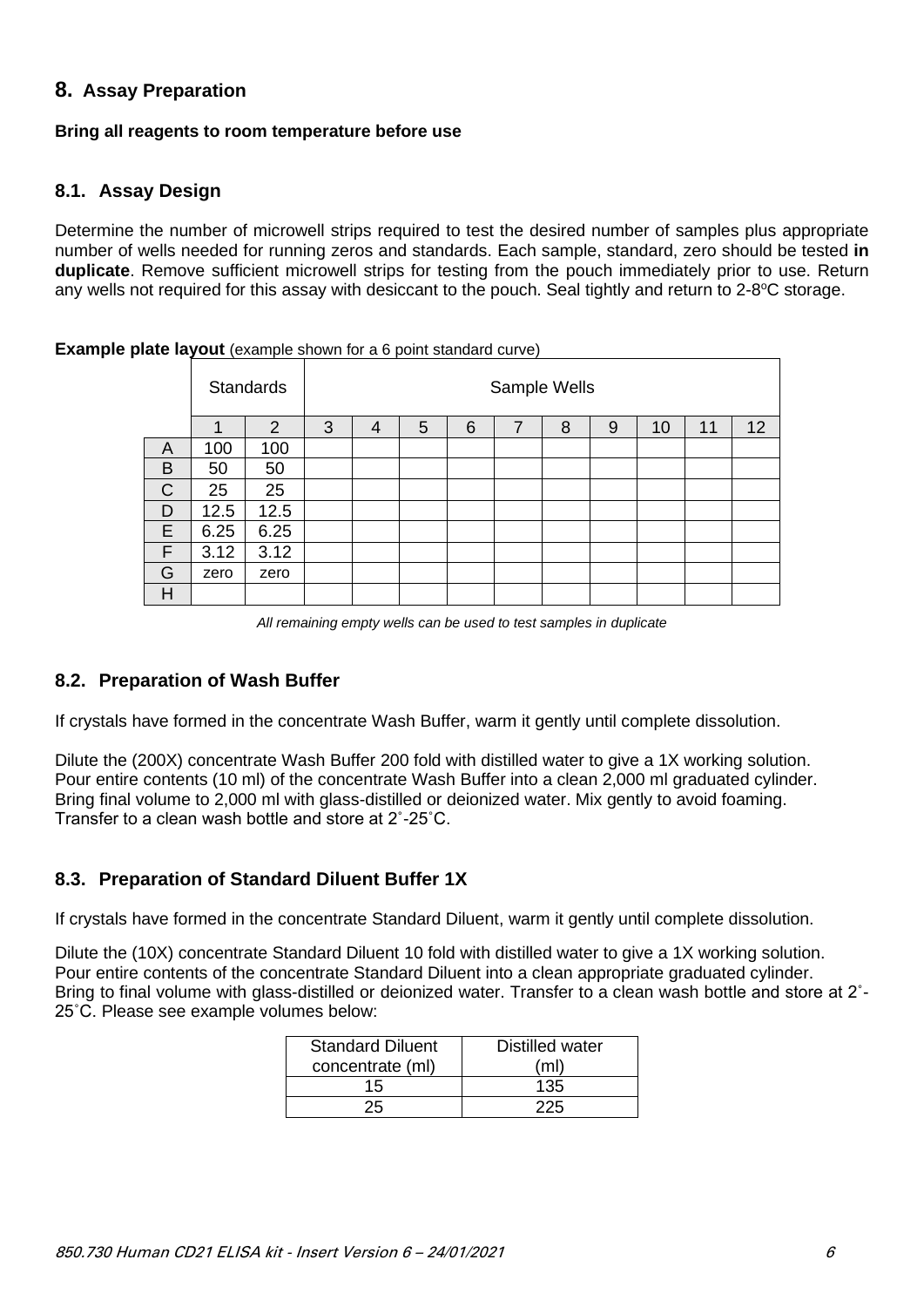#### <span id="page-7-0"></span>**8.4. Preparation of Standard**

Standard vials must be reconstituted with the volume of Standard Diluent Buffer 1X shown on the vial immediately prior to use. This reconstitution gives a stock solution of 100 U/ml of CD21. Mix the reconstituted standard gently by inversion only. Serial dilutions of the standard are made directly in the assay plate to provide the concentration range from 100 to 3.12 U/ml. A fresh standard curve should be produced for each new assay.

- Immediately after reconstitution add 200µl of the reconstituted standard to wells A1 and A2, which provides the highest concentration standard at 100 U/ml.
- Add 100µl of Standard Diluent Buffer 1X to the remaining standard wells B1 and B2 to F1 and F2.
- Transfer 100µl from wells A1 and A2 to B1 and B2. Mix the well contents by repeated aspirations and ejections taking care not to scratch the inner surface of the wells.
- Continue this 1:1 dilution using 100µl from wells B1 and B2 through to wells F1 and F2 providing a serial diluted standard curve ranging from 100 U/ml to 3.12 U/ml.
- Discard 100µl from the final wells of the standard curve (F1 and F2).

Alternatively these dilutions can be performed in separate clean tubes and immediately transferred into the relevant wells.

#### <span id="page-7-1"></span>**8.5. Preparation of Samples**

Before testing, human serum or plasma samples have to be diluted 1:4 in Standard Diluent Buffer 1X.

#### <span id="page-7-2"></span>**8.6. Preparation of Biotinylated Anti-CD21**

It is recommended this reagent is prepared immediately before use. Dilute the Biotinylated Anti-CD21 with the Biotinylated Antibody Diluent in an appropriate clean glass vial using volumes appropriate to the number of required wells. Please see example volumes below:

| Number of wells | Biotinylated  | Biotinylated          |
|-----------------|---------------|-----------------------|
| required        | Antibody (µl) | Antibody Diluent (µl) |
| 16              | 40            | 1060                  |
| 24              | 60            | 1590                  |
| 32              | 80            | 2120                  |
| 48              | 120           | 3180                  |
| 96              | 240           | 6360                  |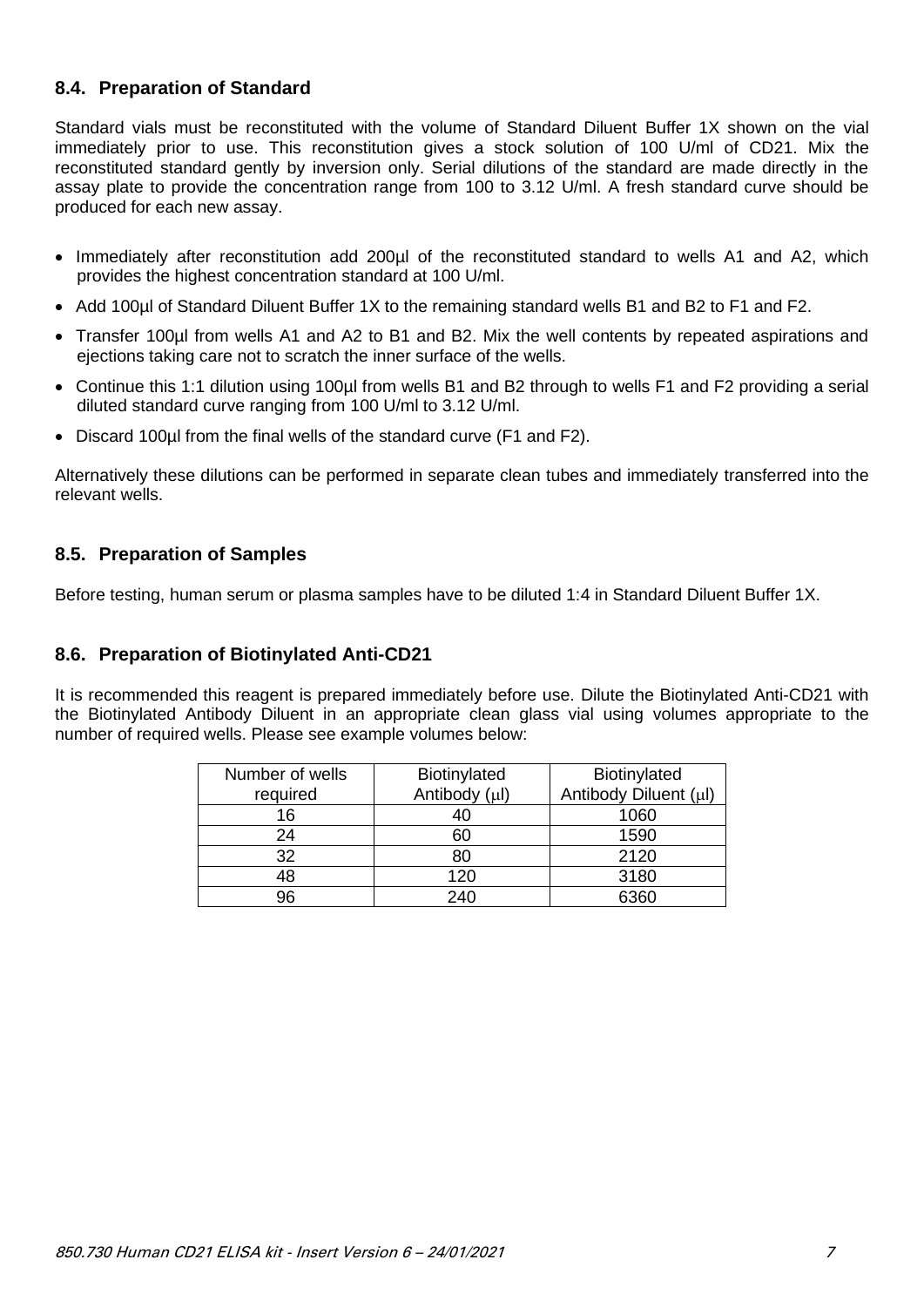#### <span id="page-8-0"></span>**8.7. Preparation of Streptavidin-HRP**

It is recommended to centrifuge vial for a few seconds in a microcentrifuge to collect all the volume at the bottom.

Dilute the 5µl vial with 0.5ml of Streptavidin-HRP Diluent **immediately before use.** Do not keep this diluted vial for future experiments. Further dilute the HRP solution to volumes appropriate for the number of required wells in a clean glass vial. Please see example volumes below:

| Number of wells | Streptavidin-HRP | Streptavidin-HRP |
|-----------------|------------------|------------------|
| required        | ΄uΙ              | Diluent (ml)     |
| 16              | 3 <sub>C</sub>   |                  |
| 24              | 45               |                  |
| 32              | 60               |                  |
| 18              | 75               |                  |
| 96              | 150              |                  |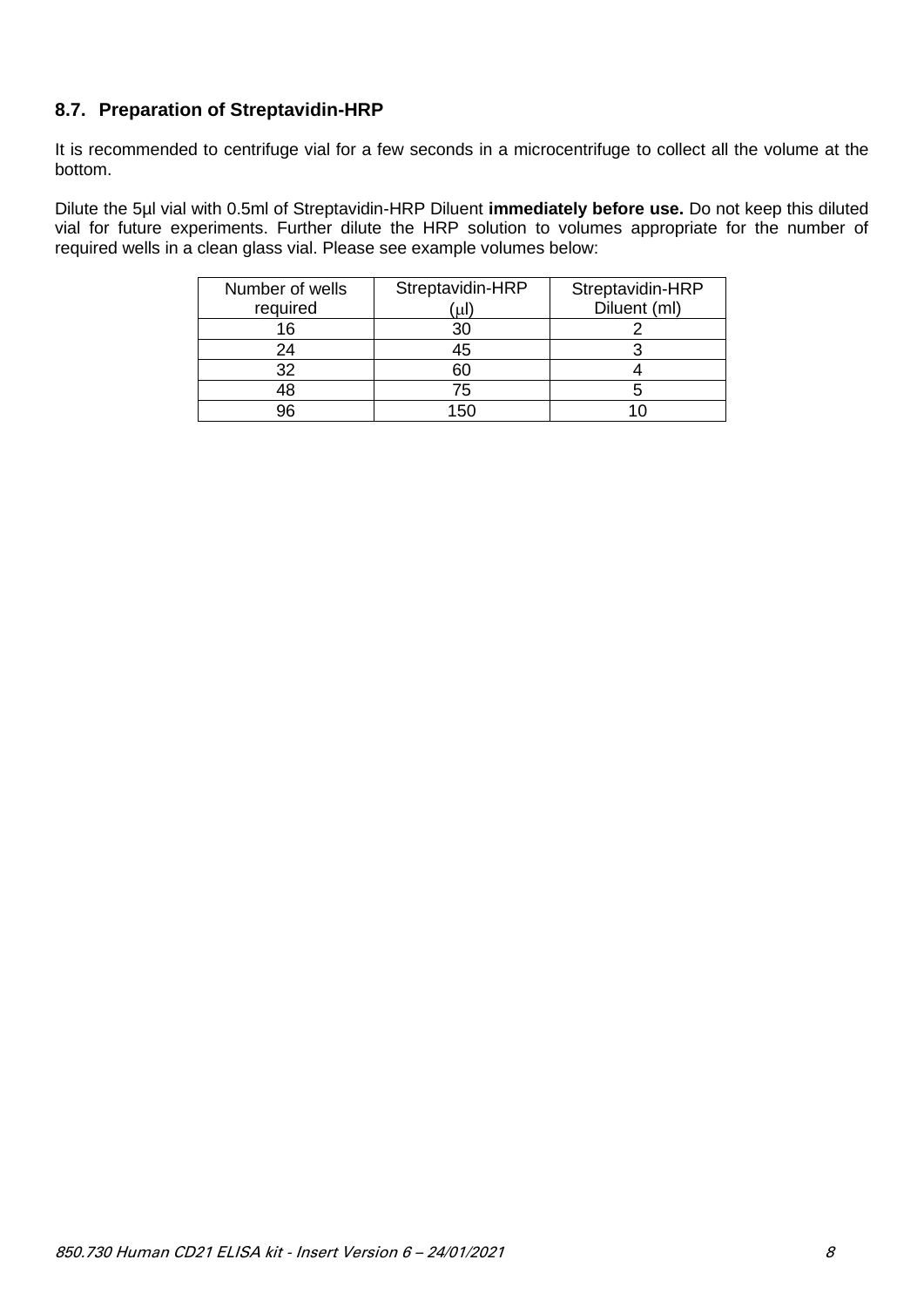#### <span id="page-9-0"></span>**9. Method**

**We strongly recommend that every vial is mixed thoroughly without foaming prior to use.**

#### **Prepare all reagents as shown in section 8.**

**Note: final preparation of Biotinylated Antibody (section 8.6) and Streptavidin-HRP (section 8.7) should occur immediately before use.**

| <b>Assay Step</b>                                                                                                                                                                                                            |            | <b>Details</b>                                                                                                                                                                                                                       |  |  |  |  |  |
|------------------------------------------------------------------------------------------------------------------------------------------------------------------------------------------------------------------------------|------------|--------------------------------------------------------------------------------------------------------------------------------------------------------------------------------------------------------------------------------------|--|--|--|--|--|
| $\mathbf{1}$ .                                                                                                                                                                                                               | Addition   | <b>Prepare standard curve</b> as shown in section 8.4 above and add in duplicate to<br>appropriate wells                                                                                                                             |  |  |  |  |  |
| 2.                                                                                                                                                                                                                           | Addition   | Add 100µl of each Sample and zero (Standard Diluent Buffer 1X) in duplicate to<br>appropriate number of wells                                                                                                                        |  |  |  |  |  |
| 3.                                                                                                                                                                                                                           | Addition   | Add 50µl of diluted Biotinylated Anti-CD21 to all wells                                                                                                                                                                              |  |  |  |  |  |
| 4.                                                                                                                                                                                                                           | Incubation | Cover with a plastic plate cover and incubate at room temperature (18 to $25^{\circ}$ C) for 1<br>hour                                                                                                                               |  |  |  |  |  |
| 5.                                                                                                                                                                                                                           | Wash       | Remove the cover and wash the plate as follows:<br>a) Aspirate the liquid from each well<br>b) Dispense 0.3 ml of 1x Wash Buffer into each well<br>c) Aspirate the contents of each well<br>d) Repeat step b and c another two times |  |  |  |  |  |
| 6.                                                                                                                                                                                                                           | Addition   | Add 100µl of diluted Streptavidin-HRP solution into all wells                                                                                                                                                                        |  |  |  |  |  |
| 7.                                                                                                                                                                                                                           | Incubation | Cover with a plastic plate cover and incubate at room temperature (18 to $25^{\circ}$ C) for 30<br>min                                                                                                                               |  |  |  |  |  |
| 8.                                                                                                                                                                                                                           | Wash       | Repeat wash step 5.                                                                                                                                                                                                                  |  |  |  |  |  |
| 9.                                                                                                                                                                                                                           | Addition   | Add 100µl of ready-to-use TMB Substrate into all wells                                                                                                                                                                               |  |  |  |  |  |
| 10.                                                                                                                                                                                                                          | Incubation | Incubate in the dark for 10-20 minutes* at room temperature. Avoid direct exposure<br>to light by wrapping the plate in aluminium foil.                                                                                              |  |  |  |  |  |
| 11.                                                                                                                                                                                                                          | Addition   | Add 100µl of H <sub>2</sub> SO <sub>4</sub> Stop Reagent into all wells                                                                                                                                                              |  |  |  |  |  |
| Read the absorbance value of each well (immediately after step 11.) on a spectrophotometer using 450<br>nm as the primary wavelength and optionally 620 nm as the reference wave length (610 nm to 650 nm is<br>acceptable). |            |                                                                                                                                                                                                                                      |  |  |  |  |  |

*\* Incubation time of the TMB substrate is usually determined by the ELISA reader performance. Many ELISA readers only record absorbance up to 2.0 O.D. Therefore the colour development within*  individual microwells must be observed by the analyst, and the substrate reaction stopped before *positive wells are no longer within recordable range.*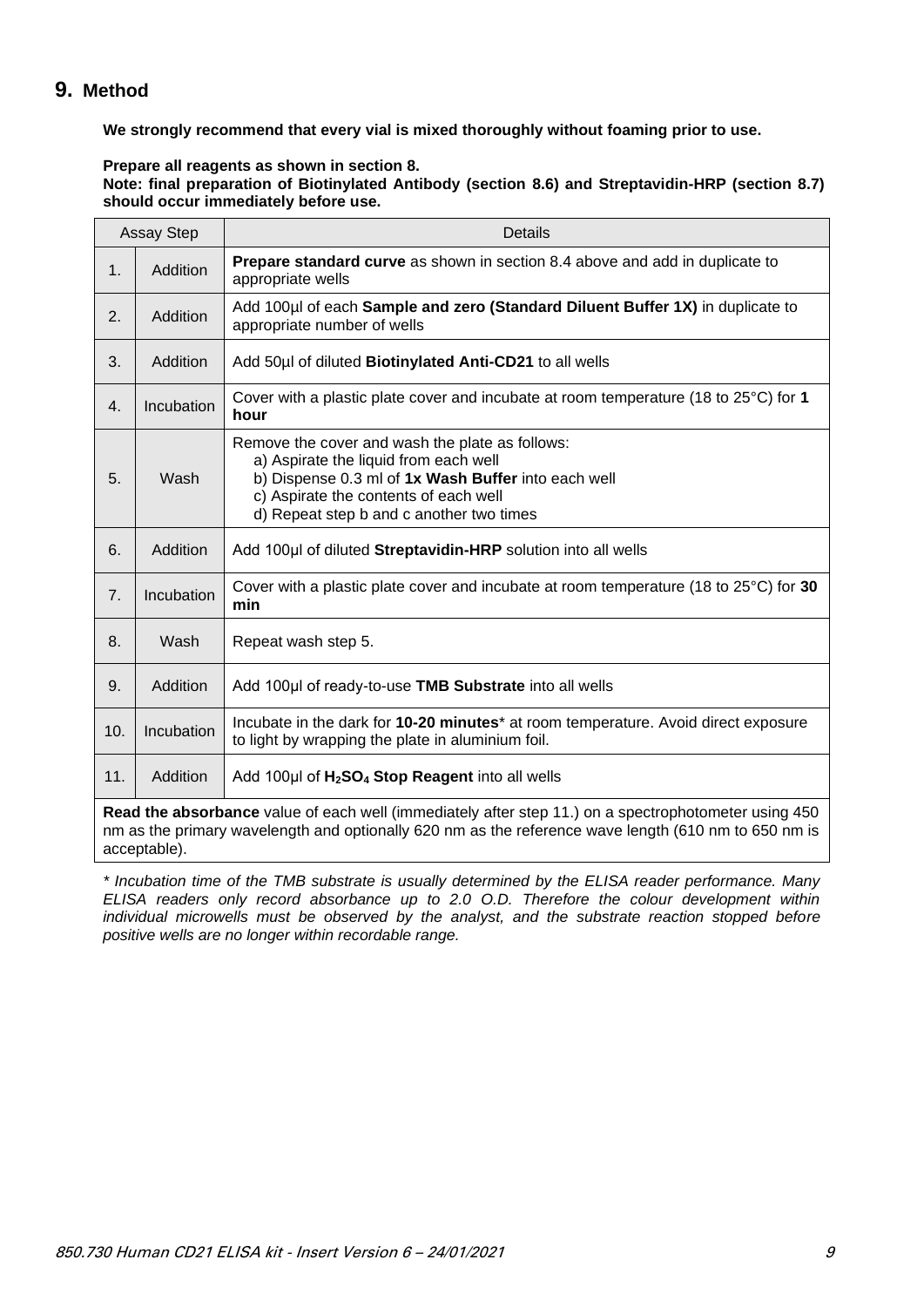#### <span id="page-10-0"></span>**10. Data Analysis**

Calculate the average absorbance values for each set of duplicate standards and samples. Ideally duplicates should be within 20% of the mean.

Generate a linear standard curve by plotting the average absorbance of each standard on the vertical axis versus the corresponding CD21 standard concentration on the horizontal axis.

The amount of CD21 in each sample is determined by extrapolating OD values against CD21 standard concentrations using the standard curve**.**

| <b>Standard</b> | <b>CD21 Conc</b><br>(U/ml) | <b>OD</b><br>(450nm)<br>mean | <b>CV</b><br>(%) |
|-----------------|----------------------------|------------------------------|------------------|
|                 | 100                        | 2.822                        | 8.8              |
| 2               | 50                         | 1.281                        | 4.0              |
| 3               | 25                         | 0.482                        | 1.6              |
| 4<br>12.5       |                            | 0.131                        | 2.2              |
| 5               | 6.25                       | 0.050                        | 1.4              |
| 6               | 3.12                       | 0.020                        | 1.4              |
| zero            |                            | 0.013                        |                  |

**Example CD21 Standard curve** 



**Note:** curve shown above should not be used to determine results. Every laboratory must produce a standard curve for each set of microwell strips assayed.

For samples human serum or plasmas which have been diluted 1:4 according to the protocol, the calculated concentration should be multiplied by the dilution factor (x4).

#### <span id="page-10-1"></span>**11. Assay limitations**

Do not extrapolate the standard curve beyond the maximum standard curve point. The dose-response is non-linear in this region and good accuracy is difficult to obtain. Concentrated samples above the maximum standard concentration must be diluted with Standard Diluent Buffer or with your own sample buffer to produce an OD value within the range of the standard curve. Following analysis of such samples always multiply results by the appropriate dilution factor to produce actual final concentration.

The influence of various drugs on end results has not been investigated. Bacterial or fungal contamination and laboratory cross-contamination may also cause irregular results.

Improper or insufficient washing at any stage of the procedure will result in either false positive or false negative results. Completely empty wells before dispensing fresh Wash Buffer, fill with Wash Buffer as indicated for each wash cycle and do not allow wells to sit uncovered or dry for extended periods.

Disposable pipette tips, flasks or glassware are preferred, reusable glassware must be washed and thoroughly rinsed of all detergents before use.

As with most biological assays conditions may vary from assay to assay therefore **a fresh standard curve must be prepared and run for every assay.**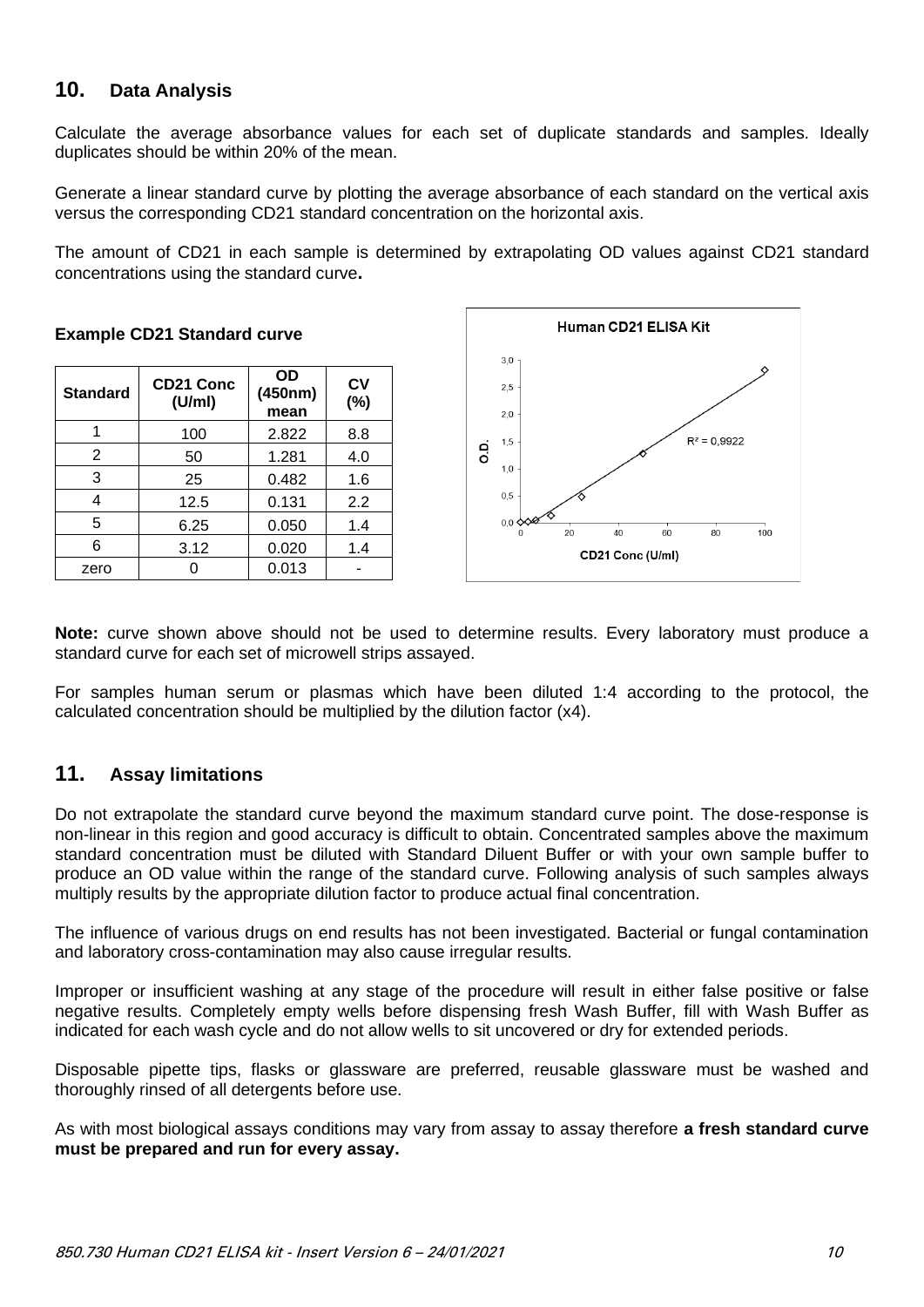#### <span id="page-11-0"></span>**12. Performance Characteristics**

#### <span id="page-11-1"></span>**12.1.Sensitivity**

The sensitivity or minimum detectable dose of CD21 using this Diaclone Human CD21 ELISA kit was found to be **3U/ml**. This was determined by adding 3 standard deviations to the mean OD obtained when the zero standard was assayed 32 times.

#### <span id="page-11-2"></span>**12.2.Precision**

| <b>Intra-Assay</b> |   |             | <b>Inter-Assay</b> |                 |          |   |             |           |                 |  |
|--------------------|---|-------------|--------------------|-----------------|----------|---|-------------|-----------|-----------------|--|
| Sample n           |   | Mean (U/mL) | <b>SD</b>          | CV <sub>6</sub> | Sample n |   | Mean (U/mL) | <b>SD</b> | CV <sub>6</sub> |  |
| A                  |   | 50.25       | 2.24               | 4.45            |          |   | 51.13       | 2.29      | 4.47            |  |
| B                  | 8 | 10.44       | 0.46               | 4.4             | ΙB       | 8 | 10.76       | 0.56      | 5.2             |  |

#### <span id="page-11-3"></span>**12.3.Expected serum values**

A panel of 73 human sera samples was tested for CD21. See results below:

| Sample Matrix | Number of samples<br>evaluated | Range (U/ml)   Mean (U/ml) |     | Standard deviation<br>'U/ml) |  |
|---------------|--------------------------------|----------------------------|-----|------------------------------|--|
| Serum         |                                | $43 - 299$                 | 117 | 53                           |  |